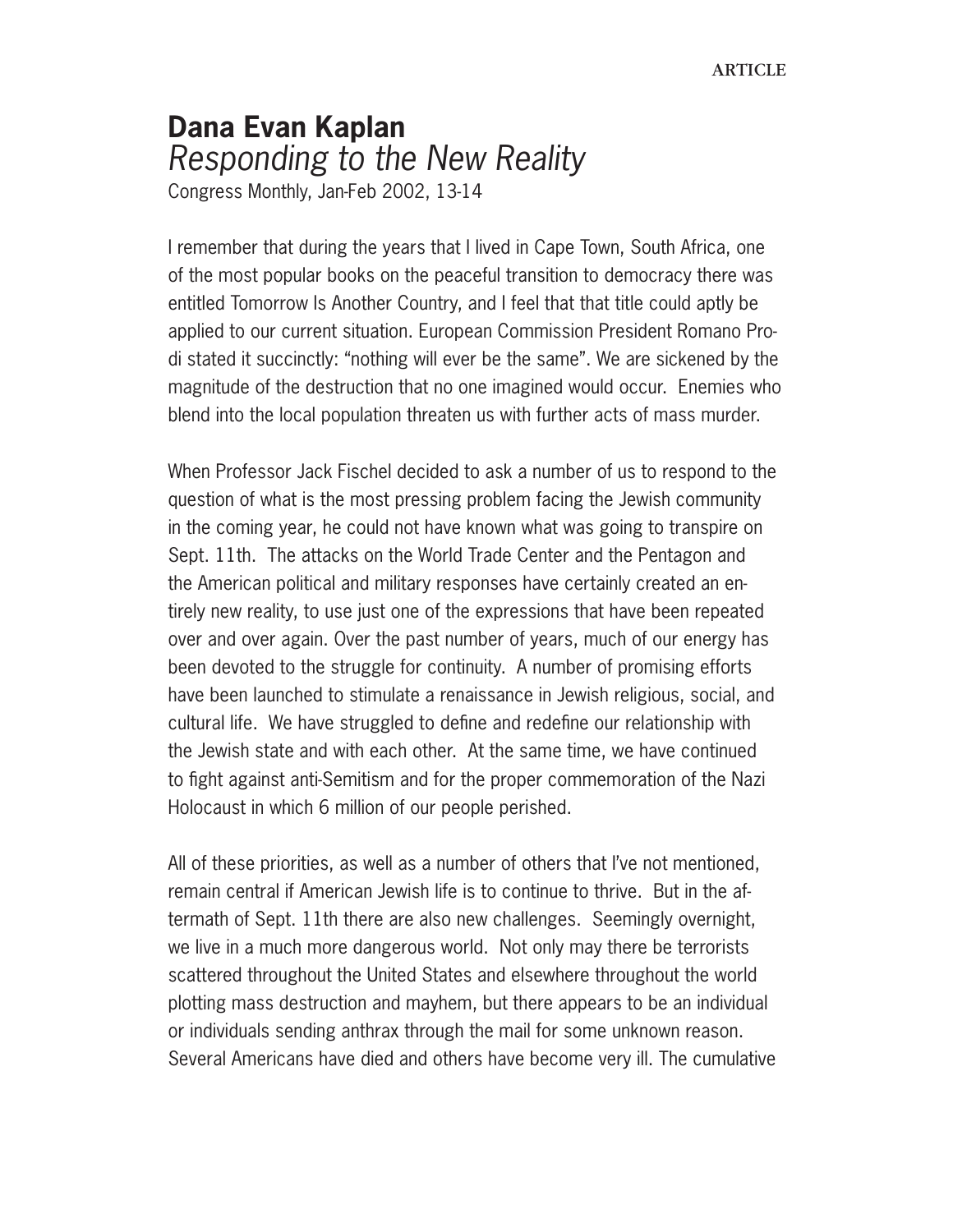**ARTICLE** 

effect has been a dramatic shift in mood.

As Jews, one of our most important priorities is to do what we can to ensure the security of the state of Israel. In recent months, we have had reason to fear that the American government might pressure the Israelis to make far-reaching concessions that might undermine their ability to defend their country and their civilians. In mid-October, I was asked to be on a panel in a large church in Independence Missouri to discuss the topic of how we should respond to terrorism. A political science professor stood up and immediately spoke of the need to re-evaluate American foreign policy. The professor seemed to imply that our support for Israel was in some way responsible for the terrible tragedies of Sept. 11th.

At the same time that we face terrorist threats at home, Israel continues to suffer an ongoing assault of violence. As I write this, the news arrives that an explosion ripped through a bus on a main highway in Israel's north on Thursday, and police said at least three people were killed. An eyewitness told Army Radio he was driving behind the bus and that he saw the blast ''rip the bus into pieces, and things were flying everywhere.'' Unfortunately, by the time you read this in all probability there will have been several other attacks. Not everyone sympathizes with what we believe is a just cause. We must work hard to convince them that the State of Israel is morally justifiable and deserves the political support of every American.

On the other hand, many Americans have commented on how they understand for the first time how Israelis must have felt all these years. For many, Israel has suddenly become a model country. Experts on TV talk about how Israel deals with terrorism, how El Al interrogates travelers, how Israelis civilians cope with uncertainty and fear. Israelis are being seen as pioneers, as the one nation that has confronted the full force of terrorism and learned how to adapt.

Domestically, we need to pay a great deal more attention to Muslims and Islam, both our neighbors and United States and those living throughout the world. We need to ensure that Muslims are not ostracized because of their religion, their national origin, or their skin color. We also need to evaluate how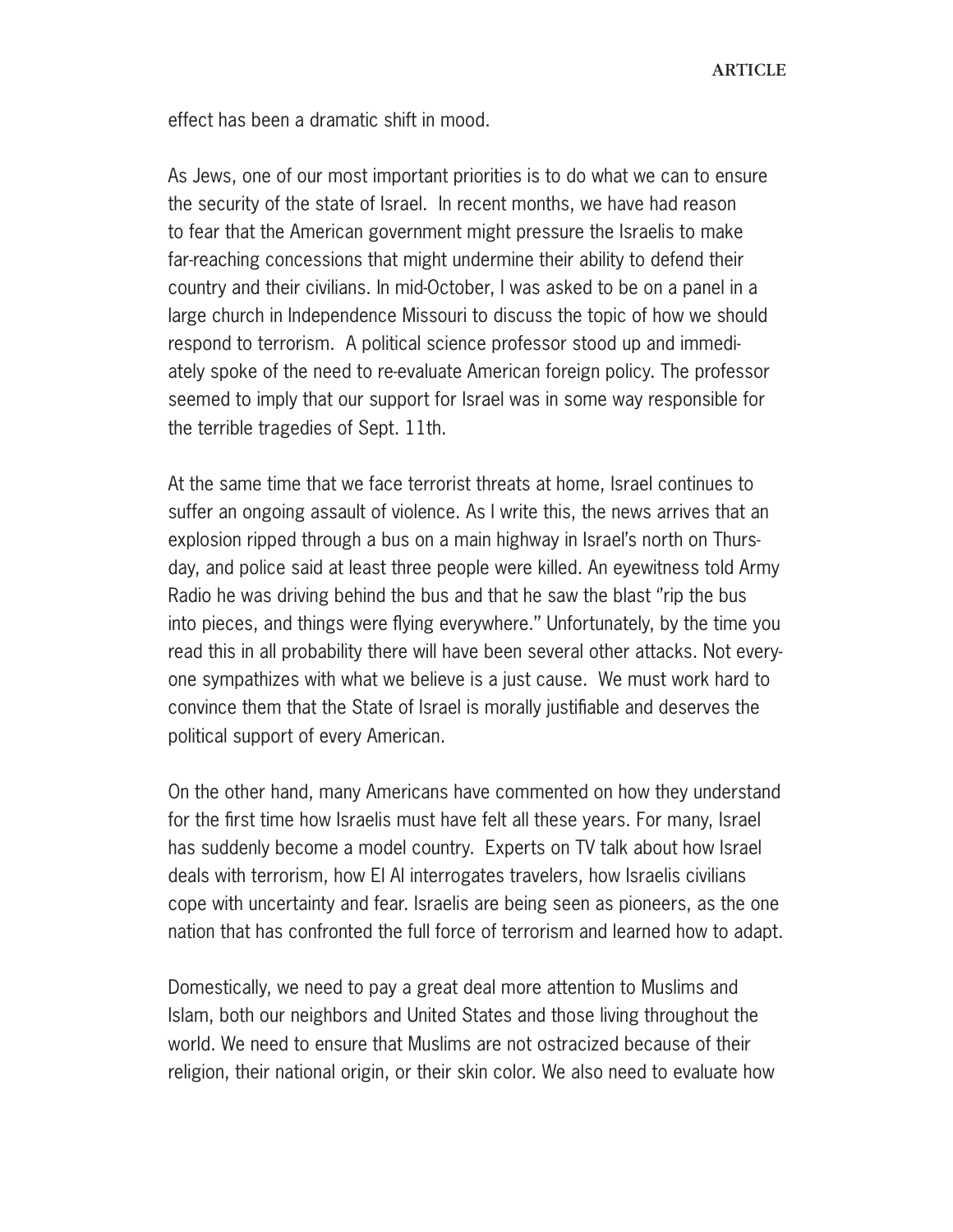effective our dialogue with American Muslim leadership has been, and how we can make it more productive. Much of the interfaith work that has been done focuses on theological education. Perhaps what we need now it is an emphasis on how Jews and Muslims can work together to defuse the tension that certainly exists in our relationship.

What ever the exact number of Muslims in the United States, they are a significant force and are likely to become more so in the coming years. It is incumbent upon us to develop a rational and effective policy to communicate with and, if necessary counteract against, American Muslims and American Islam. Daniel Pipes has argued recently that "The Muslim population in this country is not like any other group, for it includes within it a substantial body of people many times more numerous than the agents of Osama bin Laden—who share with the suicide hijackers a hatred of the United States and the desire, ultimately, to transform it into a nation living under the strictures of militant Islam. Although not responsible for the atrocities in September, they harbor designs for this country that warrant urgent and serious attention." Pipes has been criticized by many for his skeptical appraisal of the motives and goals of the American Muslim community. He may very well be completely off the mark. But we Jews need to evaluate what is really going on around us, and how we should respond.

We must be vigilant, keeping a close eye on political as well as religious groups that potentially threaten us. In the aftermath of the attacks, hate groups have used the events of Sept. 11th to recruit new members and supporters. Neo-Nazis, white supremacists, militia groups, and so forth are all strategizing on how to capitalize on the unprecedented situation that we all face. For example, former Ku Klux Klan leader David Duke has rushed his book Jewish Supremacism: My Awakening on the Jewish Question into press for the American market. In response to the question of whether the book was being published in English at this time due to recent events, Duke's press secretary told Mother Jones "it's being released prematurely, absolutely in response to Sept. 11th and the overwhelming demand for it."